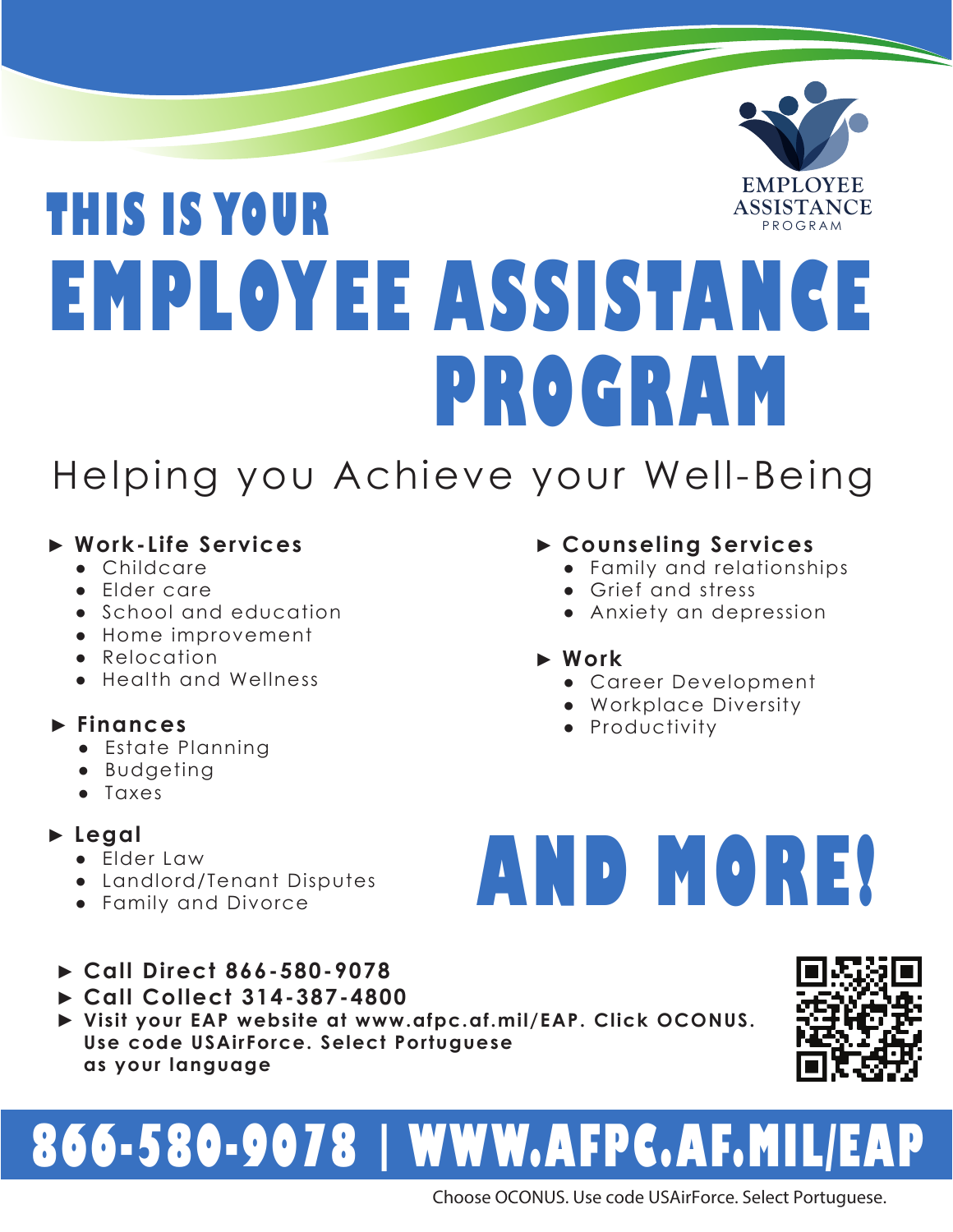### **MEET YOUR EAP FIELD CONSULTANT EMPLOYEE** PROGRAM **ASSISTANCE**



**Kevin Carrico**

**RAF Lakenheath Monday - Friday 8:00am - 4:30pm GMT**

### **CALL 866-580-9078** Collect Call: 314-387-4800 **OR SCHEDULE ONLINE**

►Click https://go.oncehub.com/LakenheathAFB

►Choose the option you are comfortable with *Due to COVID-19, EAP Field Consultants may have limited in-person sessions availability. Please consider scheduling phone or video sessions.*

►Select from available dates and times, and provide your information.



**A Field Consultant is a professional counselor who is licensed according to local and state requirements. They meet all the requirements to provide confidential, non-clinical counseling (family, marital, work-place stress, parenting, etc.) and are available in person, on the phone, or through on-line video conferencing.** 

## **866-580-9078 | WWW.AFPC.AF.MIL/EAP**

Choose OCONUS. Use code USAirForce. Select Language.